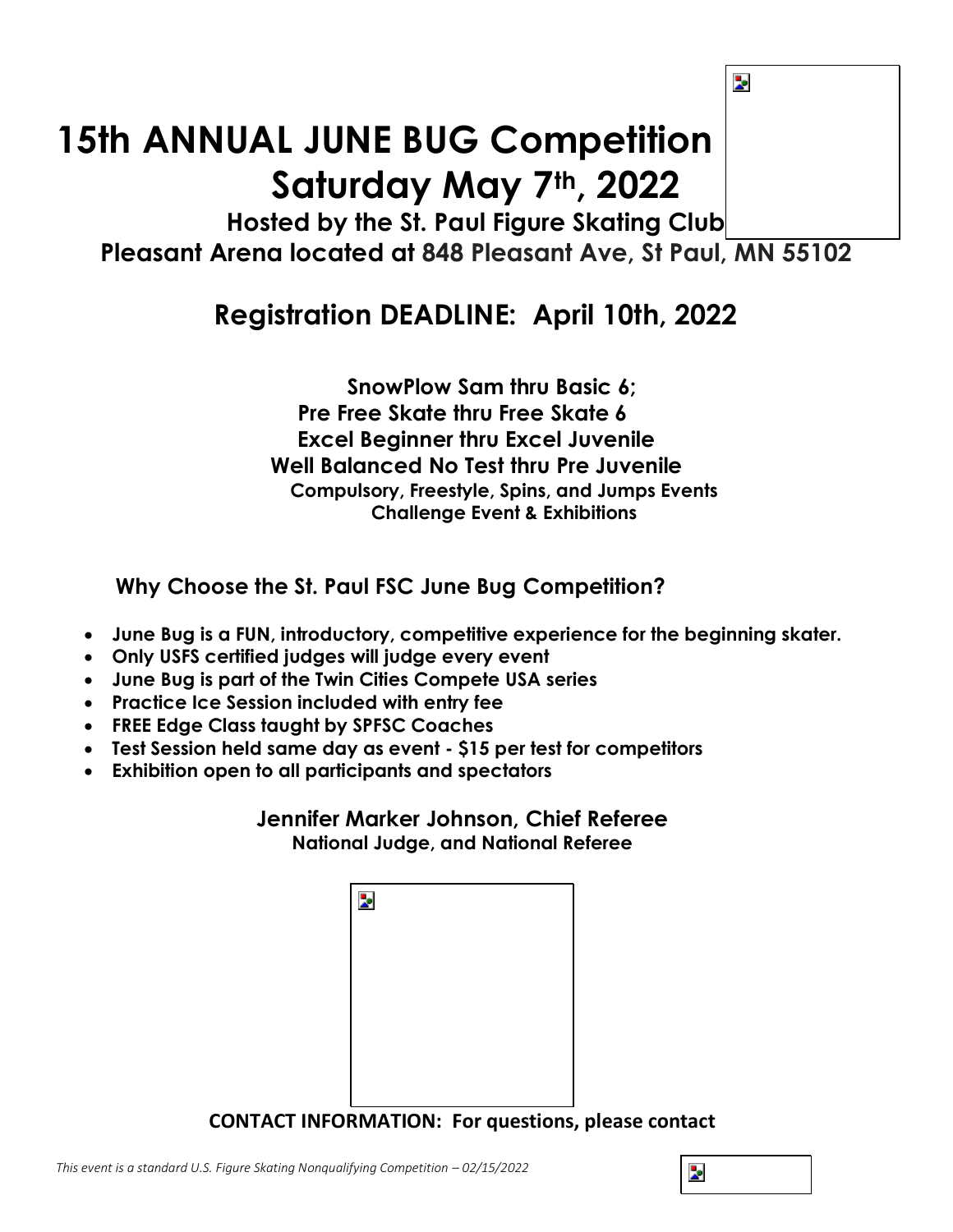### **Chairperson Carolyn Marker at [cmarker243@aol.com](mailto:cmarker243@aol.com)**

**The 15th Annual June Bug Competition** will be conducted in accordance with the rules and regulations of U.S. Figure Skating, as set forth in the current rulebook, as well as any pertinent updates which have been posted on the U.S. Figure Skating website. This competition is open to all eligible, restricted, reinstated or readmitted persons as defined by the Eligibility Rules, and is a currently registered member of a U.S. Figure Skating member club, a collegiate club or an individual member in accordance with the current rulebook. Please refer to the current rulebook for non-U.S. Citizens. The Compete USA events are open to all skaters who are current eligible (ER 1.00) members of Learn to Skate USA and those who are full members of U.S. Figure Skating. Members of other organizations are eligible to compete but must be registered with Learn to Skate USA or a member club. There will be no more than six skaters in an event and all skaters receive an award.

**Special Covid-19 statement**: The June Bug Competition 2022 and the Pleasant Avenue Arena will be complying with all Federal, State, and Local regulations and any additional public health notices in place at the time of the June Bug 2022 Competition, including recommendations from US Figure Skating. Masks will be required for entry to the facility. Additional requests concerning health screening and limiting spectators may be necessary and that will be communicated to the competitors and coaches within 1 week of the event. Depending upon entries and current health recommendations, the LOC will evaluate whether the competition will be cancelled. If cancelled, a full refund will be issued. This information will be communicated by April 25, 2022.

**ELIGIBILITY/TEST LEVEL**: Test level: Competition level is the highest test passed as of the entry deadline, in the discipline the skater is entering. Entrants may skate one level above that for which they qualify, but they may not skate down in any event. Skaters may skate at highest level passed OR one level higher, but not both levels in the same event during the same competition. Skaters may not compete at more than one level in the same type event (i.e one freestyle event, one compulsory event) at the same competition.

**ENTRIES**: Entries are limited to the first 150 applications received. Online registration is being used and is available via secured credit card transaction serviced by EntryEeze.

**ENTRY FEES**: Entry fees are per person. Fees will be as follows:

- Well Balanced Events: \$110.00 for the first event and \$25.00 each additional event.
- Compete USA Basic Skills Events: \$95.00 for the first event and \$25.00 each additional event
- Excel Events: \$110.00 for the first event and \$25.00 each additional event
- Exhibition Events ONLY (not participating in any competitive event): \$80

**ONE (1) Pre Assigned practice Ice Session will be included in your Entry Fee**

• Test Fees for those choosing to test during the event, are \$15 per test

**REFUND POLICY**: Entry fees will not be refunded after the closing date unless no competition exists. If there is only one skater in an event, the referee may choose to combine events. There will **be no refunds for medical withdrawals**. Events with only one registered skater will be given the opportunity to skate the event and will be awarded a medal for that event. The online processing fees are not refundable. Checks returned for nonsufficient funds and contested credit card charges will be issued a \$25.00 fee. Payment of the fee will be required before the skater is allowed to complete their registration.

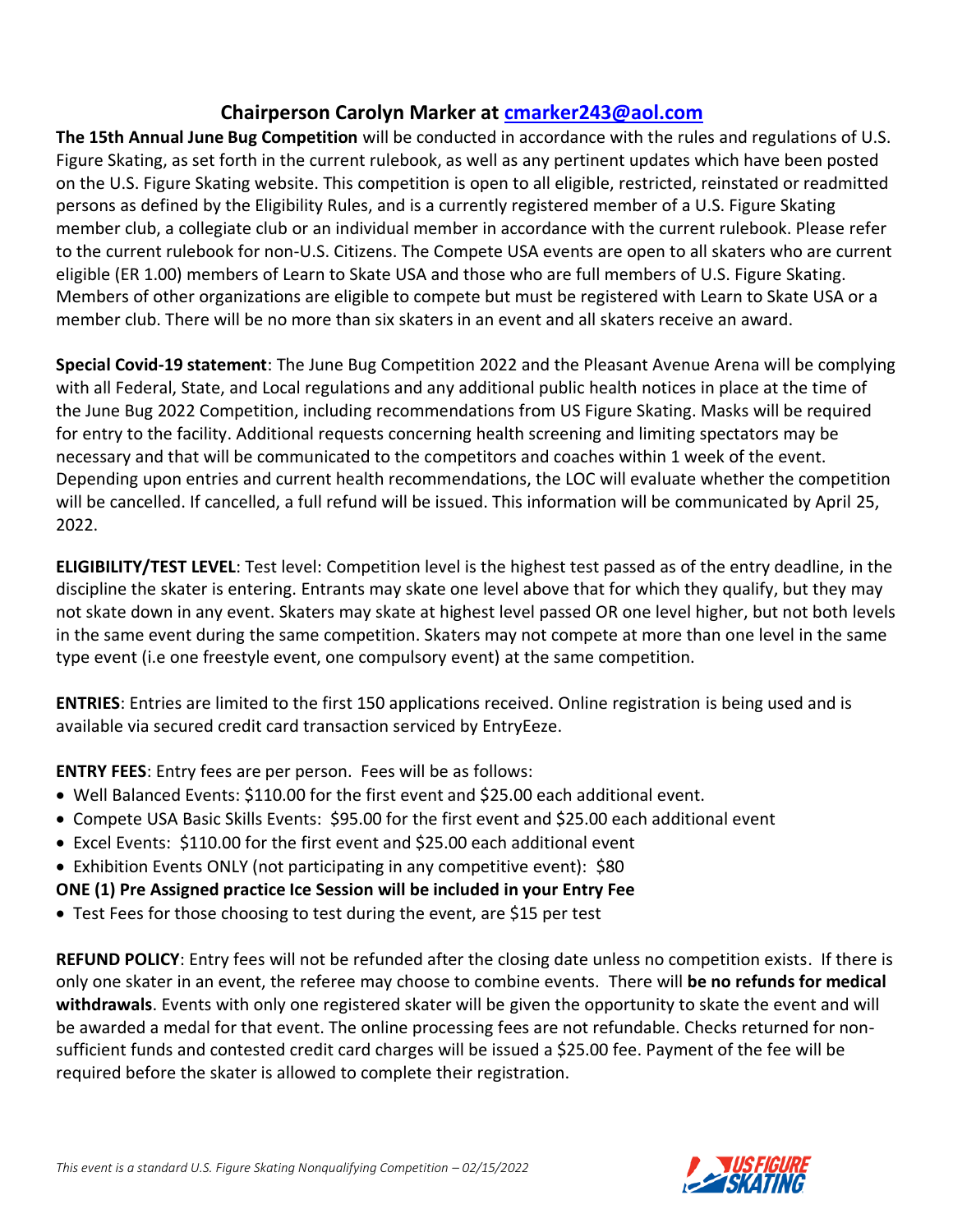**SCHEDULE**: Competitors may be scheduled on any day or time for the announced dates of the competition. Notification of competition and practice ice times will be available via the EntryEeze website.

**FACILITIES**: The competition will be held at the Pleasant Arena, 848 Pleasant Ave, St Paul, MN 55102, a single surface facility.

**MUSIC**: Music for all free skating programs must be uploaded to the Entryeeze system. If you need help, work with your coach or contact Competition Chairperson.

#### **MUSIC CRITERIA:**

● File Format: MP3

● Bit Rate: 192 kbps or higher and Sample Rate: 44,100 kHz o This will be verified by the music chair and they may request you upload a corrected file.

● Leaders and trailers (the silence or "dead space" before and after the actual start and end of the program music) may not exceed two (2) seconds. We prefer that there be NO leaders or trailers at all. Excessive leaders and trailers may disrupt the playing of the music during competition.

CDs will only be used as BACKUP for technical difficulty. A duplicate CD must be readily available in case of any problems. Only CDs (standard CD-R format only) will be accepted for backups and must be clearly marked with the competitor's name, event, and running time. Music downloaded for the competition will be deleted after the event is complete

**LIABILITY**: U.S. Figure Skating, the St. Paul Figure Skating Club and the Pleasant Ice Arena accept no responsibility for injury or damage sustained by any participant in this competition- in accordance with Rule 1600 of the official U.S. Figure Skating Rulebook.

**JUDGING SYSTEM**: The 6.0 Judging System will be used for all events.

**REGISTRATION**: The registration desk will be open one hour before the first event and run through the last event of the day. All competitors are asked to arrive at the arena at least 45 minutes prior to their event. The registration table will be located in the arena lobby. Please register promptly upon arrival.

**LOCKER ROOMS AND CHANGING AREAS**: Please review the Locker Rooms and Changing Area policy for all USFS events. More detailed information can be found in the SkateSafe Handbook or on the USFS website**. All skaters to come dressed (in costume) to the arena.** SPFSC follows SkateSafe guidelines which means all setup room doors will remain open. This competition will not have locker rooms for changing. Skaters should anticipate arriving and departing wearing their competition attire.

**PRACTICE ICE**: **ONE (1) Pre Assigned Practice Ice Session will be included in your Entry Fee**. Additional Practice Ice practice ice is available for purchase on EntryEeze at the time of registration and will cost \$15.00 per session for a 20 minute session. All practice ice must be purchased in advance and paid for through Entryeeze. All practice sessions are 20 minutes in length and no music will be played. The OFFICIAL PRACTICE ICE session will be assigned by the LOC by event. **NO EXCHANGES.**

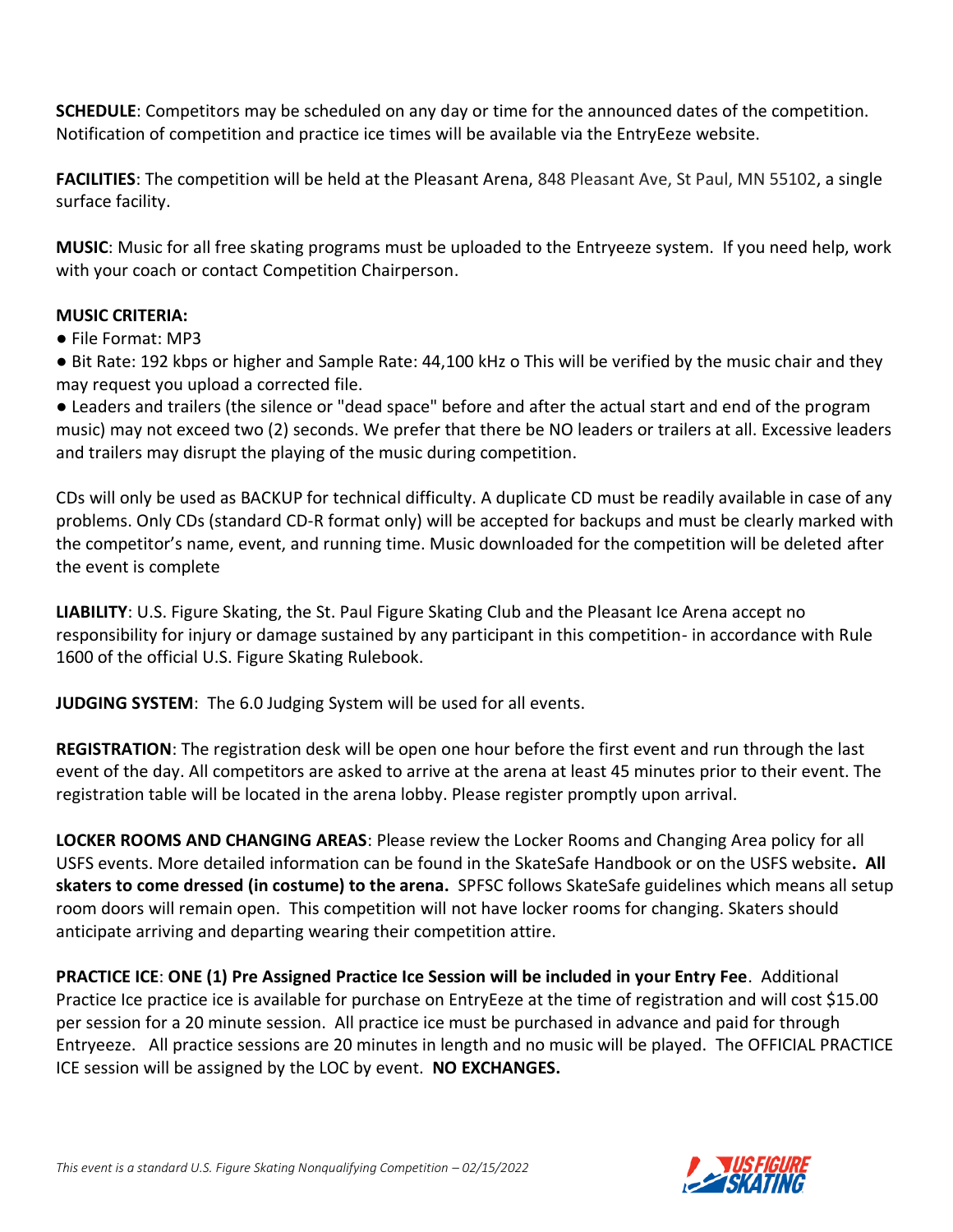**OFFICIAL NOTICES:** Skater order and results will be posted through Entryeeze. It is the responsibility of each competitor, parent and coach to check Entryeeze frequently for any schedule changes and/or additional information. Skaters are requested to arrive 30 minutes prior to the scheduled time of their event. A tentative schedule of events will be posted prior to the competition. There will be more specific instructions as the event draws closer. SPFSC is committed to meeting all USFS and CDC COVID related regulations and guidelines in order to maintain the safety of all participants, coaches, officials and volunteers.

**AWARDS** – Everyone will receive an award. All events will be final rounds.

**PHOTOGRAPH**Y- No professional photographer will be on site. A June Bug Backdrop will be available for parents to take pictures prior to leaving the arena at no charge.

**IMPORTANT NOTICE FOR ALL COACHES:** To be a credentialed coach at a sanctioned nonqualifying competition, coaches must meet the following requirements: Coaching U.S. Figure Skating athletes:

- Current member in good standing with U.S. Figure Skating
- Completed background check (green light status)
- Completed SkateSafe Training\*
- Continuing Education Requirements (CERs) for the 2022 Competition Season

• Proof of current general liability insurance with limits of \$1 million per occurrence/\$5 million aggregate. Coaching Compete USA athletes:

- Learn to Skate USA Instructor membership OR U.S. Figure Skating full membership
- Completed SkateSafe Training\* (for coaches 18 years old and over)
- Completed background check (green light status) (for coaches 18 years old and over)
- Learn to Skate USA Instructor Certification completed (for coaches under 18 years old)

**NOTE**: It is very important to the success of the competition that skaters are placed in the correct divisions. If, for whatever reason, the Local Organizing Committee discovers that a skater has been placed in a category that is below their class level, the chairman and referee will have the option to move the skater into the proper division, even if this has to be done the day of the competition. This will ensure that every event is as fair as possible to the competitors. Please be sure to check for the director/instructor's signature confirming the level of the skater.

**Admission to the competition** is free. The number of observers/chaperones will NOT be restricted at this time. Further information will be given prior to the event. We will be following the most recent CDC, Department of Health, Safe Sport and Ramsey County policies in place at the time of the event. At the time of publishing the announcement and subject to change are the following:

o There will NOT be a coach's hospitality room

o There will be NO concessions open for refreshments

o MASKS: Masks are currently required while inside the building. The mask must cover the nose and mouth. This is a requirement of the State of Minnesota. The Chief Referee reserves the right to withdraw any skater without refund if there is noncompliance from any member of the skater's "team" (guardian, skater, coach, etc.). If you have a medical reason not to wear a mask, a request must be made to the competition chair @ cmarker243@aol.com by the deadline for entries. The request will be evaluated to determine if it can be accommodated.

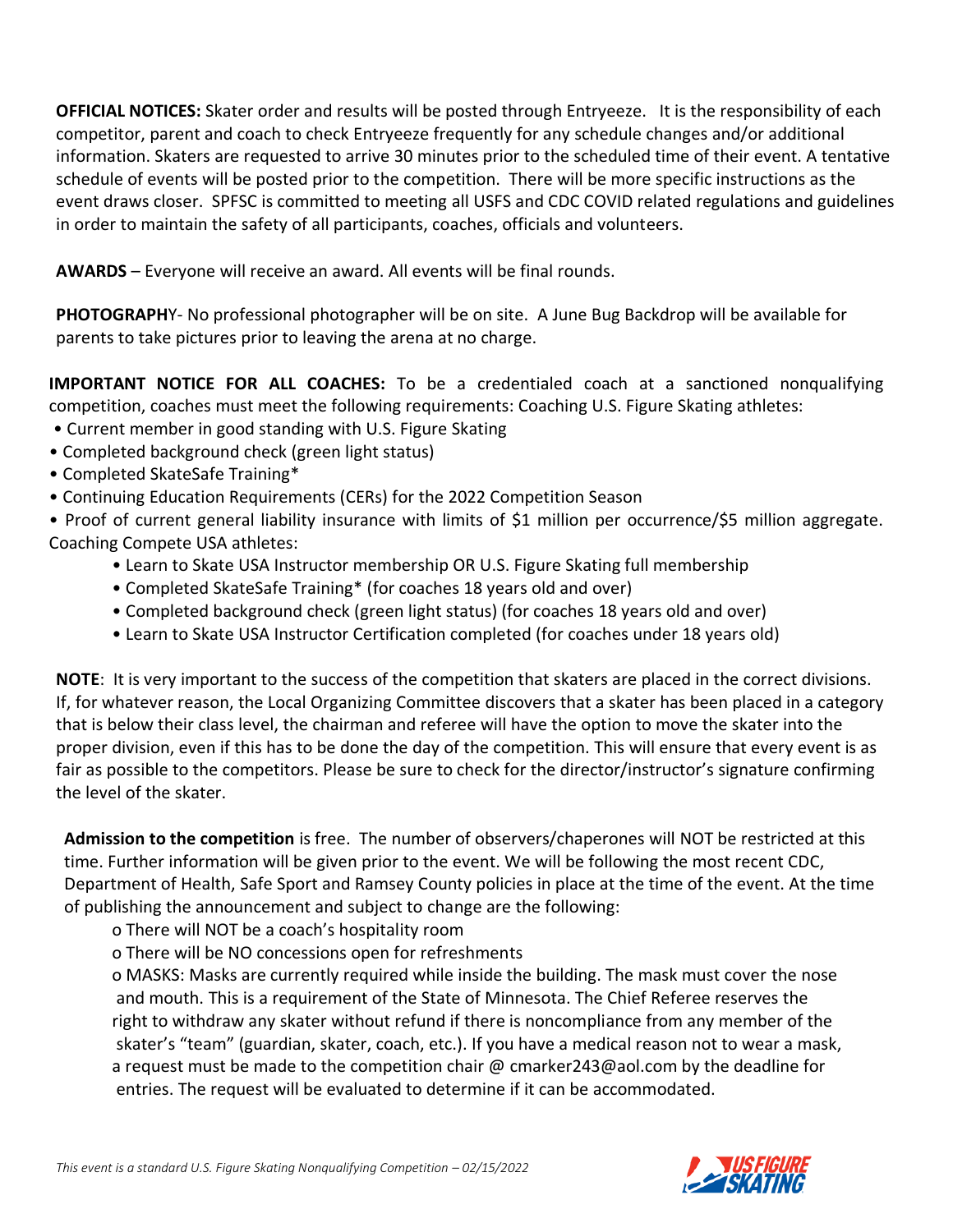| ٠. |  |  |
|----|--|--|
|    |  |  |
|    |  |  |

**Exhibition Events:** for those skaters who wish to participate at June Bug but do not want to compete, we are providing an exhibition option. At a designated time during the event, the skaters will skate the exhibition before spectators and officials. Competitors participating in the exhibition event are required to **submit a PPC in EntryEeze** no later than April 30, 2022 at 11:59PM CST. This will assist the officials in evaluating and providing feedback upon request.

**Edge Class:** All participants may register for the FREE Edge Class that will be conducted by the SPFSC Coaching staff. This is a unique opportunity for participants to take advantage of the expertise and experience of host club coaches. Skaters MUST sign up during the registration period in order for adequate planning to take place. Only register if you are going to participate.

**Test Session:** There will be a test session at the end of the June Bug Competition. Those skaters who have participated in June Bug will test at a significantly reduced rate.

**\*NOTE:** Scheduling for Exhibitions, Edge Class and Test Session will be done once all the entries have been completed.

# **TWIN CITY FIGURE SKATING ASSOCIATION LEARN TO SKATE COMPETITION SERIES (formerly the Basic Skills Series)**

TCFSA LEARN TO SKATE SERIES MISSION STATEMENT: The purpose of the "Series" is to promote an introductory competitive experience for the beginning TCFSA member skater allowing them to develop in an enjoyable environment.

The Twin City Figure Skating Association (TCFSA) Learn to Skate Competition Series is sponsored solely by TCFSA and is a United States Figure Skating approved Learn to Skate Competition Series. Competition announcements and entry forms will be posted on the official website of each participating competition. Learn to Skate skaters are automatically registered and will have the opportunity to compete at 12 different local TCFSA member competitions to earn points for a final standing. Skaters MUST participate in at least 2 competitions to be eligible for an Award.

Awards will be presented to the skaters with the highest point totals at the end of the series. Skaters competing in more than 5 competitions will use their 5 highest placements. Point accumulation information will be available at www.tcfsa.org in the LEARN TO SKATE section. A team trophy will be awarded to the TCFSA member club that accumulates the most points during the series season.

THE POINT SYSTEM: Each skater must be a member in good standing of a TCFSA member club or Learn to Skate program. Each freestyle event in each of the series competitions will be eligible for accumulating points. The system for scoring points for the final standing will be as follows: PLACE POINTS 1 5 2 4 3 3 4 2 All competitors who place 5th place or lower will be awarded one participation point. Per the USFS learn to skate webpage, if there is only one skater in the group, he or she will be awarded three points. Also, should a skater move up a level during the competition series season, their points will follow them to the next level. They will also be rewarded 2 bonus points for moving up ONE time throughout the series season. A list of participating competitions can be found on the TCFSA website under the Learn to Skate icon.

ELIGIBILITY and RULES FOR PARTICIPANTS: The TCFSA Learn to Skate series is open to ALL skaters who are current eligible members of either the Learn to Skate program or full members of U.S. Figure Skating through a TCFSA member club. Eligibility is based on the skill level as of the closing date of entries. All Snowplow Sam and Basic Learn to Skate skaters through Basic 6 must skate at their highest level passed and MAY NOT have passed any US figure skating tests including Moves in the Field or Dance tests. Males and females may, or may not, be placed in the same group.

The competitions in the series will be conducted under the rules set forth by the US Figure Skating "LEARN TO SKATE Competition Manual" program. Skating levels included in the TCFSA series are Snowplow Sam, Basic 1 through Basic 6 and Pre Free Skate through Free Skate 6. Elements for each level will be included in the individual announcement for each competition.